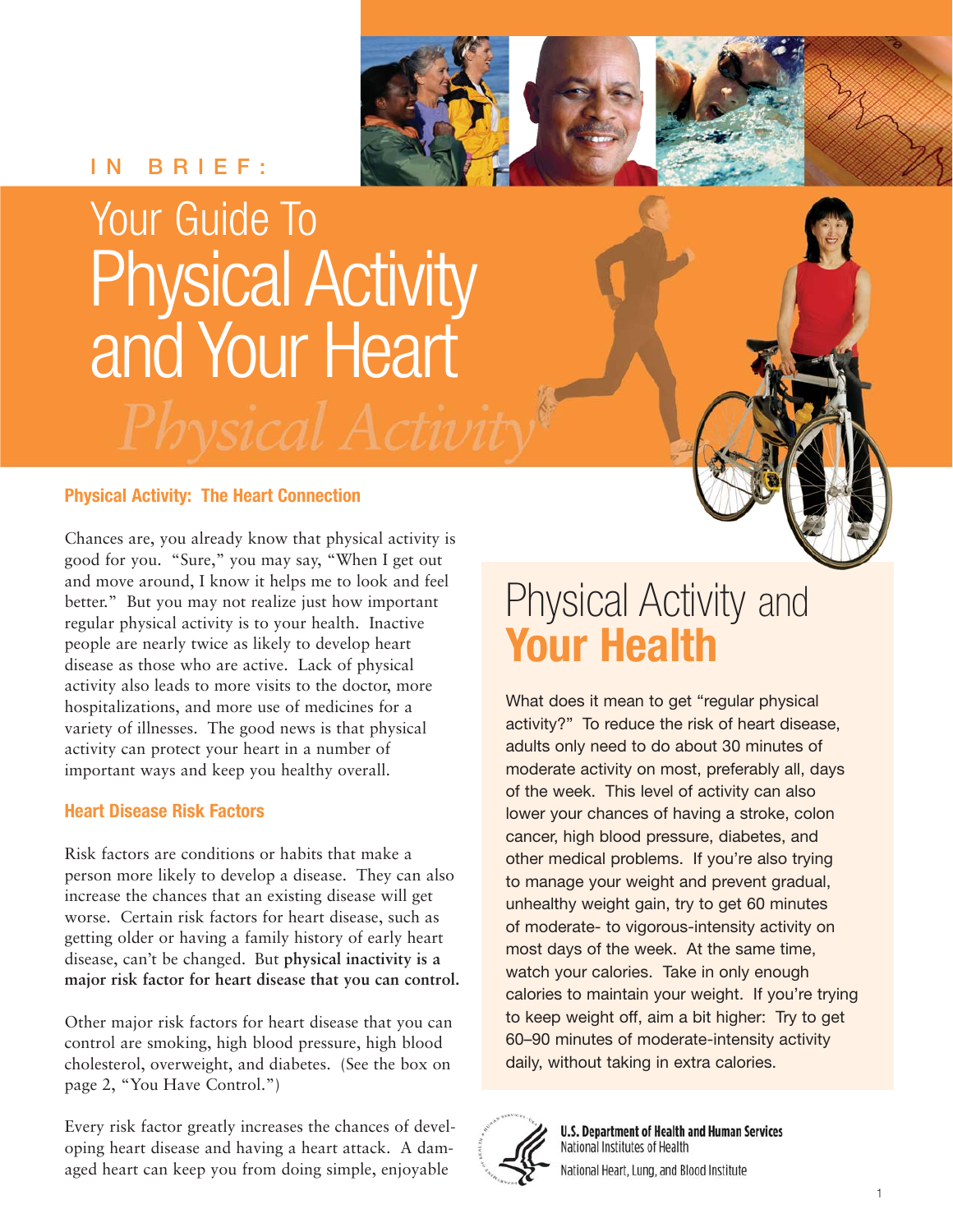## You Have **Control**

Physical inactivity is one of several major risk factors for heart disease that you can do something about. The other major risk factors are:

**Smoking.** People who smoke are up to six times more likely to have a heart attack than nonsmokers. Check with local community groups for free or low-cost programs designed to help people stop smoking.

**High blood pressure increases your risk of heart disease, stroke, and other conditions.**  It can be controlled by getting regular physical activity, losing excess weight, cutting down on alcohol, and changing eating habits, such as using less salt and other forms of sodium. For some people, medication is also needed.

**High blood cholesterol** can lead to a buildup of plaque in your arteries, which raises your risk for a heart attack. You can lower high blood cholesterol by getting regular physical activity, eating less saturated fat and *trans* fat, and managing your weight. For some people, medication is also needed.

**Overweight.** If you're overweight or obese, you're more likely to develop heart disease even if you have no other risk factors. However, there is good news: Losing just 5–10 percent of your current weight will help to lower your risk for heart disease and many other medical disorders.

**Type 2 diabetes** greatly increases your risk for heart disease, stroke, and other serious diseases. Ask your health care provider whether you should be tested for diabetes. Many people at high risk for diabetes can prevent or delay the disease by reducing calories as part of a healthy eating plan and by becoming more physically active.

things, such as taking a walk or climbing steps. But it's important to know that you have a lot of power to protect your heart health. Getting regular physical activity is especially important because it directly reduces your heart disease risk *and* your chances of developing other risk factors for heart disease. Physical activity can also protect your heart by helping to prevent and control diabetes. Finally, physical activity can help you to lose excess weight or to stay at a healthy weight, which will also help to lower your risk of heart disease.

#### **The Benefits Keep Coming**

In addition to protecting your heart, staying active:

- May help to prevent cancers of the breast, uterus, and colon
- Strengthens your lungs and helps them to work more efficiently
- Tones and strengthens your muscles
- Builds your stamina
- Keeps your joints in good condition
- Improves your balance
- May slow bone loss

Regular physical activity can also boost the way you feel. It may:

- Give you more energy
- Help you to relax, cope better with stress, and beat the blues
- Build your confidence
- Allow you to fall asleep more quickly and sleep more soundly
- Provide you with an enjoyable way to share time with friends or family

#### **Physical Activity: The Calorie Connection**

One way that regular physical activity protects against heart disease is by burning extra calories, which can help you to lose excess weight or stay at your healthy weight. To understand how physical activity affects calories, it's helpful to consider the concept of "energy balance." Energy balance is the amount of calories you take in relative to the amount of calories you burn. If you need to lose weight for your health, eating fewer calories and being more active is the best approach. You're more likely to be successful by combining a healthful, lower calorie diet with physical activity. For example, a 200-pound person who consumes 250 fewer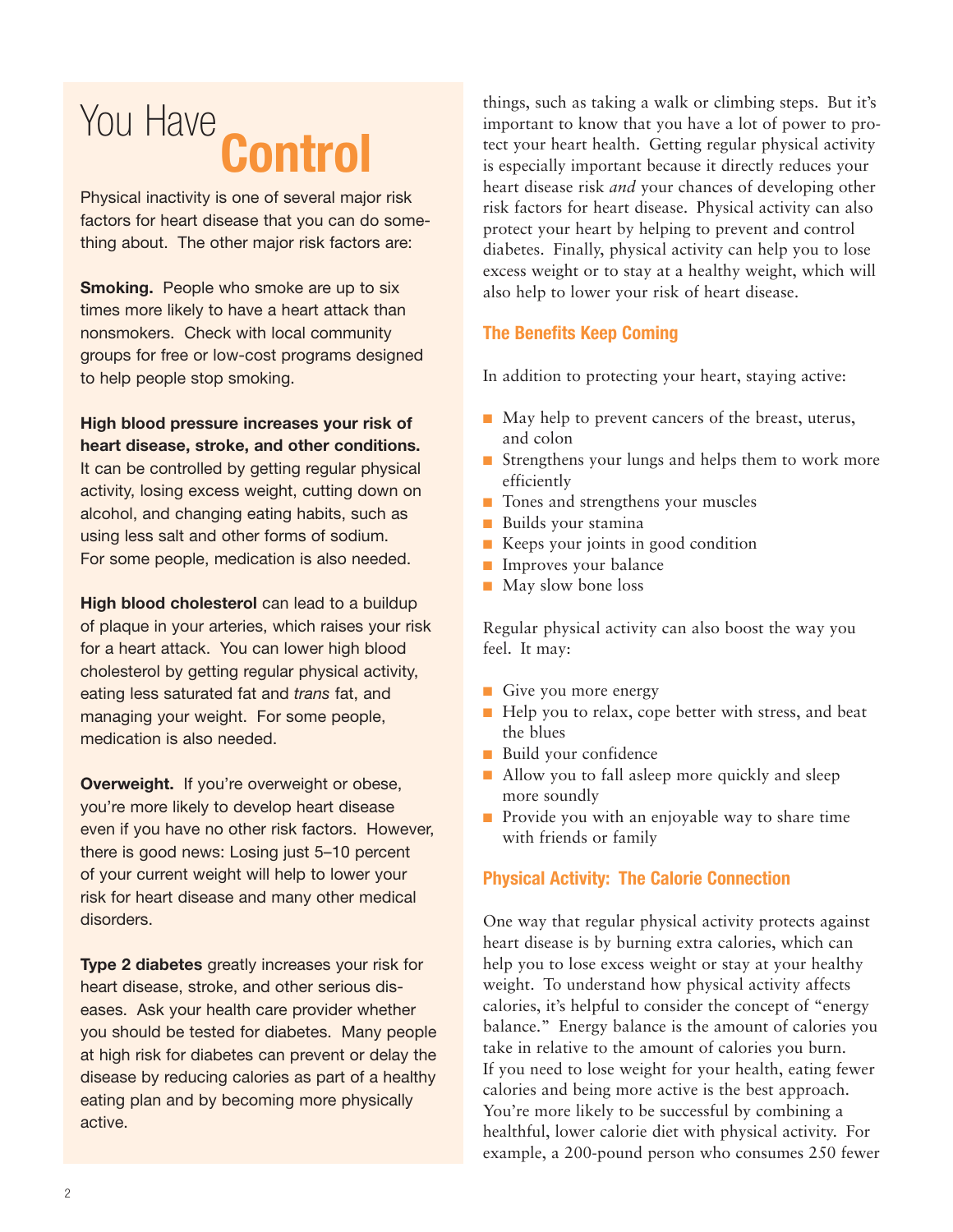# Go for the Burn!

Some physical activities burn more calories than others. Below is the average number of calories a 154-pound person will burn, per hour, for a variety of activities. (A lighter person will burn fewer

calories; a heavier person will burn more.) As you can see, vigorous-intensity activities burn more calories than moderate-intensity activities.

| <b>Moderate-Intensity</b><br><b>Physical Activity</b> | <b>Calories Burned</b><br>per Hour | <b>Vigorous-Intensity</b><br><b>Physical Activity</b> | <b>Calories Burned</b><br>per Hour |
|-------------------------------------------------------|------------------------------------|-------------------------------------------------------|------------------------------------|
| <b>Hiking</b>                                         | 370                                | Running/jogging;                                      | 590                                |
| Light gardening/<br>yard work                         | 330                                | bicycling (more than<br>$10$ mph)                     |                                    |
| Dancing; golf (walking<br>and carrying clubs)         | 330                                | Swimming<br>(slow freestyle laps)                     | 510                                |
| <b>Bicycling (less</b>                                | 290                                | Aerobics                                              | 480                                |
| than 10 mph)                                          |                                    | Walking (4.5 mph)                                     | 460                                |
| Walking (3.5 mph)                                     | 280                                | Heavy yard work                                       | 440                                |
| Weight lifting<br>(light workout)                     | 220                                | (chopping wood, for<br>example)                       |                                    |
| Stretching                                            | 180                                | Weight lifting<br>(vigorous workout)                  | 440                                |

If you are just starting or significantly increasing your physical activity, take proper precautions and check with your doctor first.

*Source: Adapted from the 2005 Dietary Guidelines Advisory Committee Report* 

calories per day and walks briskly each day for 11/2 miles will lose about 40 pounds in 1 year. Most of the energy you burn each day—about three-quarters of it goes to activities that your body automatically engages in for survival, such as breathing, sleeping, and digesting food. The part of your energy output that *you* control is daily physical activity. Any activity you take part in beyond your body's automatic activities will burn extra calories. Even seated activities, such as using the computer or watching TV, will burn calories—but only a very small number. That's why it's important to make time each day for moderateto vigorous-intensity physical activity.

#### **Great Moves**

Given the numerous benefits of regular physical activity, you may be ready to get in motion! Three types of activity are important for a complete physical activity program: aerobic activity, resistance training, and flexibility exercises.

#### **Types of Physical Activity**

**Aerobic activity** is any physical activity that uses large muscle groups and causes your body to use more oxygen than it would while resting. Aerobic activity is the type of movement that most benefits the heart.